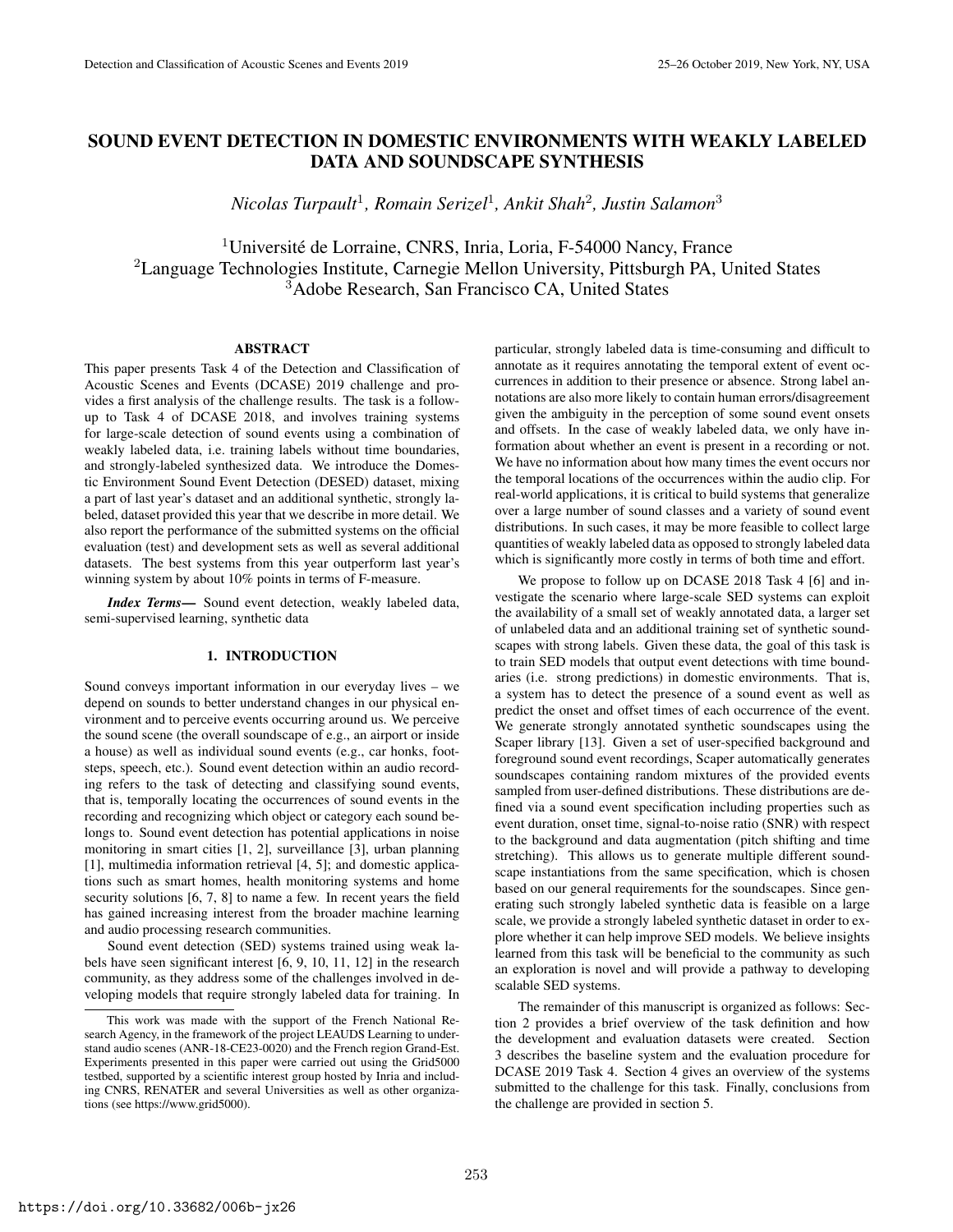| Class                      | Unique | Dev set |        |  |
|----------------------------|--------|---------|--------|--|
|                            | events | Clips   | Events |  |
| Alarm/bell/ringing         | 190    | 392     | 755    |  |
| Blender                    | 98     | 436     | 540    |  |
| Cat                        | 88     | 274     | 547    |  |
| Dishes                     | 109    | 444     | 814    |  |
| Dog                        | 136    | 319     | 516    |  |
| Electric shaver/toothbrush | 56     | 221     | 230    |  |
| Frying                     | 64     | 130     | 137    |  |
| Running water              | 68     | 143     | 157    |  |
| Speech                     | 128    | 1272    | 2132   |  |
| Vacuum cleaner             | 74     | 196     | 204    |  |
| Total                      | 101.   | 2045    | 6032   |  |

Table 1: Class-wise statistics for the synthetic development subset.

## 2. TASK DESCRIPTION AND THE DESED DATASET

### 2.1. Task description

This task is the follow-up to DCASE 2018 Task 4 [6] and focuses on the same 10 classes of sound events. Systems are expected to produce strongly labeled output (i.e. detect sound events with a start time, end time, and sound class label), but are provided with weakly labeled data (i.e. sound recordings with only the presence/absence of a sound included in the labels without any timing information) for training. Multiple events can be present in each audio recording, including overlapping events. As in the previous iteration of this task, the challenge entails exploiting a large amount of unbalanced and unlabeled training data together with a small weakly annotated training set to improve system performance. However, unlike last year, in this iteration of the challenge we also provide an additional training set with strongly annotated synthetic soundscapes. This opens the door to exploring scientific questions around the informativeness of real (but weakly labeled) data versus strongly-labeled synthetic data, whether the two data sources are complementary or not, and how to best leverage these datasets to optimize system performance.

### 2.2. DESED development dataset

The DESED development dataset is composed of 10-sec audio clips recorded in a domestic environment or synthesized to simulate a domestic environment. The real recordings are taken from AudioSet [14]. The development dataset is divided in two subsets: (i) A training subset composed of real recordings similar to DCASE 2018 task 4 [10] and synthetic soundscapes generated using Scaper (see also Table 1). (ii) A validation subset composed of real recordings with strongly labeled data which is the combination of the validation and evaluation sets from DCASE 2018 Task 4.

### *2.2.1. Synthetic soundscape generation procedure*

The subset of synthetic soundscapes is comprised of 10 second audio clips generated with Scaper [13], a python library for soundscape synthesis and augmentation. Scaper operates by taking a set of foreground sounds and a set of background sounds and automatically sequencing them into random soundscapes sampled from a user-specified distribution controlling the number and type of sound events, their duration, signal-to-noise ratio, and several other key characteristics. The foreground events are obtained from the

| Class                      | Unique |       | Synth set 1 |
|----------------------------|--------|-------|-------------|
|                            | events | Clips | Events      |
| Alarm/bell/ringing         | 63     | 101   | 184         |
| <b>Blender</b>             | 27     | 84    | 95          |
| Cat                        | 26     | 113   | 197         |
| <b>Dishes</b>              | 34     | 161   | 293         |
| Dog                        | 43     | 124   | 217         |
| Electric shaver/toothbrush | 17     | 113   | 117         |
| Frying                     | 17     | 52    | 52          |
| Running water              | 20     | 67    | 73          |
| Speech                     | 47     | 471   | 803         |
| Vacuum cleaner             | 20     | 92    | 93          |
| Total                      | 314    | 1378  | 2124        |

Table 2: Class-wise statistics for the synthetic evaluation subsets

Freesound Dataset (FSD) [15, 16]. Each sound event clip was verified by a human to ensure that the sound quality and the eventto-background ratio were sufficient to be used as an isolated sound event. We also controlled for whether the sound event onset and offset were present in the clip. Each selected clip was then segmented when needed to remove silences before and after the sound event and between sound events when the file contained multiple occurrences of the sound event class. The number of unique isolated sound events per class used to generate the subset of synthetic soundscapes is presented in Table 1. We also list the number of clips containing each sound class and the number of events per class.

The background textures are obtained from the SINS dataset (activity class "other") [17]. This particular activity class was selected because it contains a low amount of sound events from our 10 target foreground sound event classes. However, there is no guarantee that these sound event classes are completely absent from the background clips. A total of 2060 unique background clips are used to generate the synthetic subset.

Scaper scripts are designed such that the distribution of sound events per class, the number of sound events per clip (depending on the class) and the sound event class co-occurrence are similar to that of the validation set which is composed of real recordings. The synthetic soundscapes are annotated with strong labels that are automatically generated by Scaper [13].

# 2.3. DESED evaluation dataset

The evaluation set is composed of two subsets: a subset with real recordings and a subset with synthetic soundscapes.

### *2.3.1. Real recordings*

The first subset contains 1,013 audio clips and is used for ranking purposes. It is comprised of audio clips extracted from 692 YouTube and 321 Vimeo videos under creative common licenses. Each clip is annotated by a human and annotations are verified by a second annotator.

#### *2.3.2. Synthetic soundscapes*

The second subset is comprised of synthetic soundscapes generated with Scaper<sup>1</sup>. This subset is used for analysis purposes and its de-

<sup>&</sup>lt;sup>1</sup>The JAMS [18] annotation files corresponding to these soundscapes can be accessed from DCASE website: http://dcase.community/.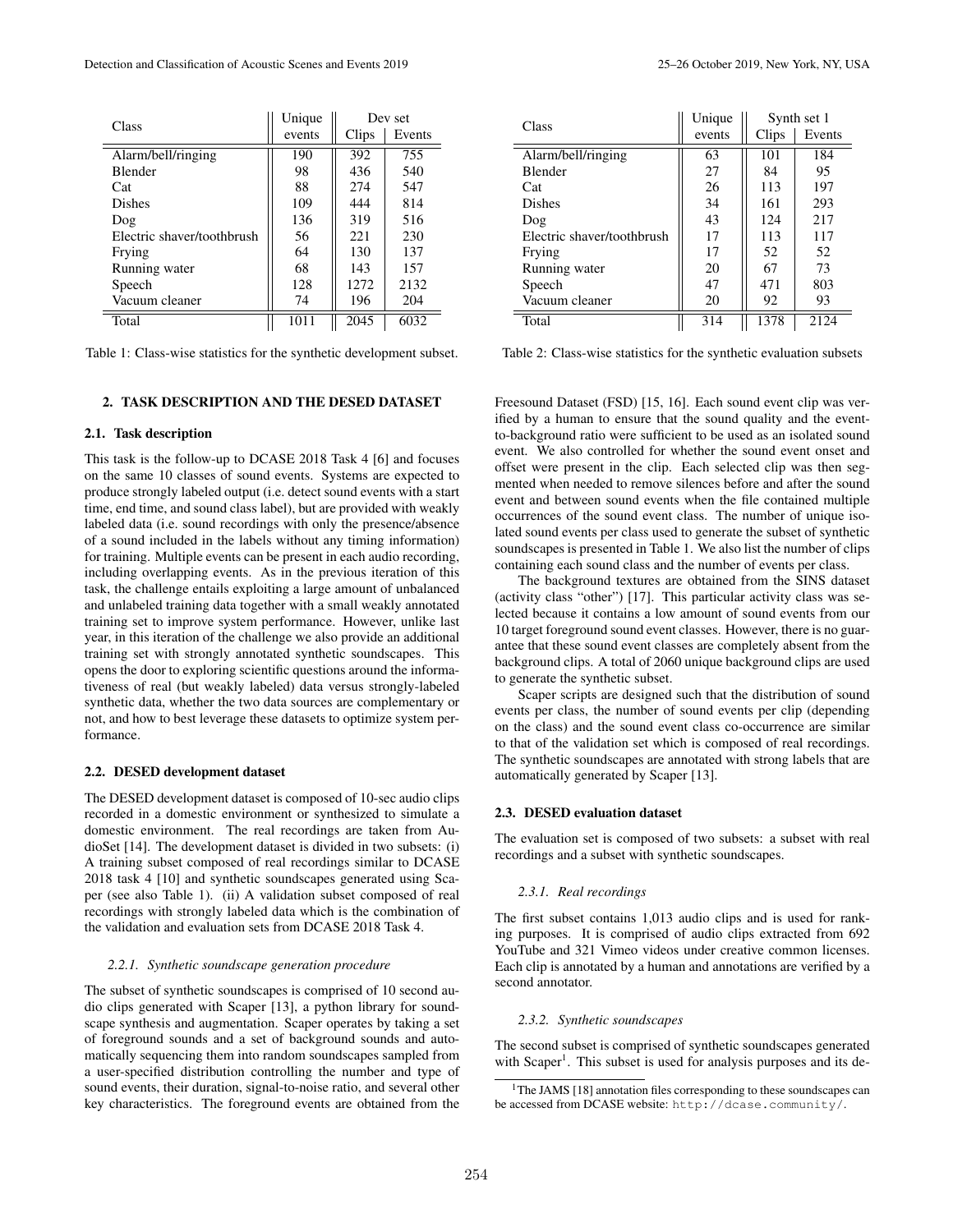

Figure 1: Mean-teacher model.  $\eta$  and  $\eta'$  represent noise applied to the different models (in this case dropout).

sign is motivated by the analysis of last year's results [10]. In particular, most submissions from last year performed poorly in terms of event segmentation. One of the goals of this subset is to facilitate studies on the extent to which including strongly labeled data in the training set helps improve and refine the segmentation output. The foreground events are obtained from the FSD [15, 16]. The selection process was the same as described for the development dataset. Background sounds are extracted from YouTube videos under a Creative Common license and from the Freesound subset of the MUSAN dataset [19]. The synthetic subset is further divided into several subsets (described below) for a total of 12,139 audio clips synthesized from 314 isolated events. The isolated sound event distribution per class is presented in Table 2.

Varying foreground-to-background SNR: A subset (denoted Synthetic set 1) of 754 soundscapes is generated with a sound event distribution similar to that of the training set. Four versions of this subset are generated varying the value of the foreground events' SNR with respect to the background: 0 dB, 6 dB, 15 dB and 30 dB.

Audio degradation: Six alternative versions of the previous subset (with SNR=0 dB) are generated introducing artificial degradation with the Audio Degradation Toolbox [20]. The following degradations are used (with default parameters) : "smartPhonePlayback", "smartPhoneRecording", "unit applyClippingAlternative", "unit applyLowpassFilter", "unit applyHighpassFilter" and "unit applyDynamicRangeCompression".

Varying onset time: A subset of 750 soundscapes is generated with uniform sound event onset distribution and only one event per soundscape. The SNR parameter is set to 0 dB. Three variants of this subset are generated with the same isolated events, only shifted in time. In the first version, all sound events have an onset located between 250 ms and 750 ms, in the second version the sound event onsets are located between 4.75 s and 5.25 s and in the last version the sound event onsets are located between 9.25 s and 9.75 s.

Long sound events vs. short sound events: A subset with 522 soundscapes is generated where the background is selected from one of the five long sound event classes (Blender, Electric shaver/toothbrush, Frying, Running water and Vacuum cleaner). The foreground sound events are selected from the five short sound event classes (Alarm/bell/ringing, Cat, Dishes, Dog and Speech). Three variants of this subset are generated with similar sound event scripts and varying values of the sound event SNR parameter (0 dB, 15 dB and 30 dB).

#### 3. BASELINE

The baseline system<sup>2</sup> is inspired by the winning system from DCASE 2018 Task 4 by Lu [21]. It uses a mean-teacher model which is a combination of two models: a student model and a teacher model (both have the same architecture). Our implementation of the mean-teacher model is based on the work of Tarvainen and Valpola [22]. The student model is the final model used at inference time, while the teacher model is aimed at helping the student model during training and its weights are an exponential moving average of the student model's weights. A depiction of the baseline model is provided in Figure 1.

The models are a combination of a convolutional neural network (CNN) and a recurrent neural network (RNN) followed by an aggregation layer (in our case an attention layer). The output of the RNN gives strong predictions (the weights of this model are denoted  $\theta_s$ ) while the output of the aggregation layer gives the weak predictions (the weights of this model are denoted  $\theta$ ).

The student model is trained on the synthetic and weakly labeled data. The loss (binary cross-entropy) is computed at the frame level for the strongly labeled synthetic data and at the clip level for the weakly labeled data. The teacher model is not trained, rather, its weights are a moving average of the student model (at each epoch). During training, the teacher model receives the same input as the student model but with added Gaussian noise, and helps train the student model via a consistency loss (mean-squared error) for both strong (frame-level) and weak predictions. Every batch contains a combination of unlabeled, weakly and strongly labeled samples.

This results in four loss components: two for classification (weak and strong) and two for consistency (weak and strong), which are combined as follows:

$$
L(\theta) = L_{class_w}(\theta) + \sigma(\lambda) L_{cons_w}(\theta) + L_{class_s}(\theta_s) + \sigma(\lambda) L_{cons_s}(\theta_s)
$$
 (1)

#### 4. SUBMISSION EVALUATION

DCASE 2019 Task 4 obtained 57 submissions from 18 different teams involving 60 researchers overall.

<sup>2</sup>Open source code available at: https://github.com/ turpaultn/DCASE2019\_task4/tree/public/baseline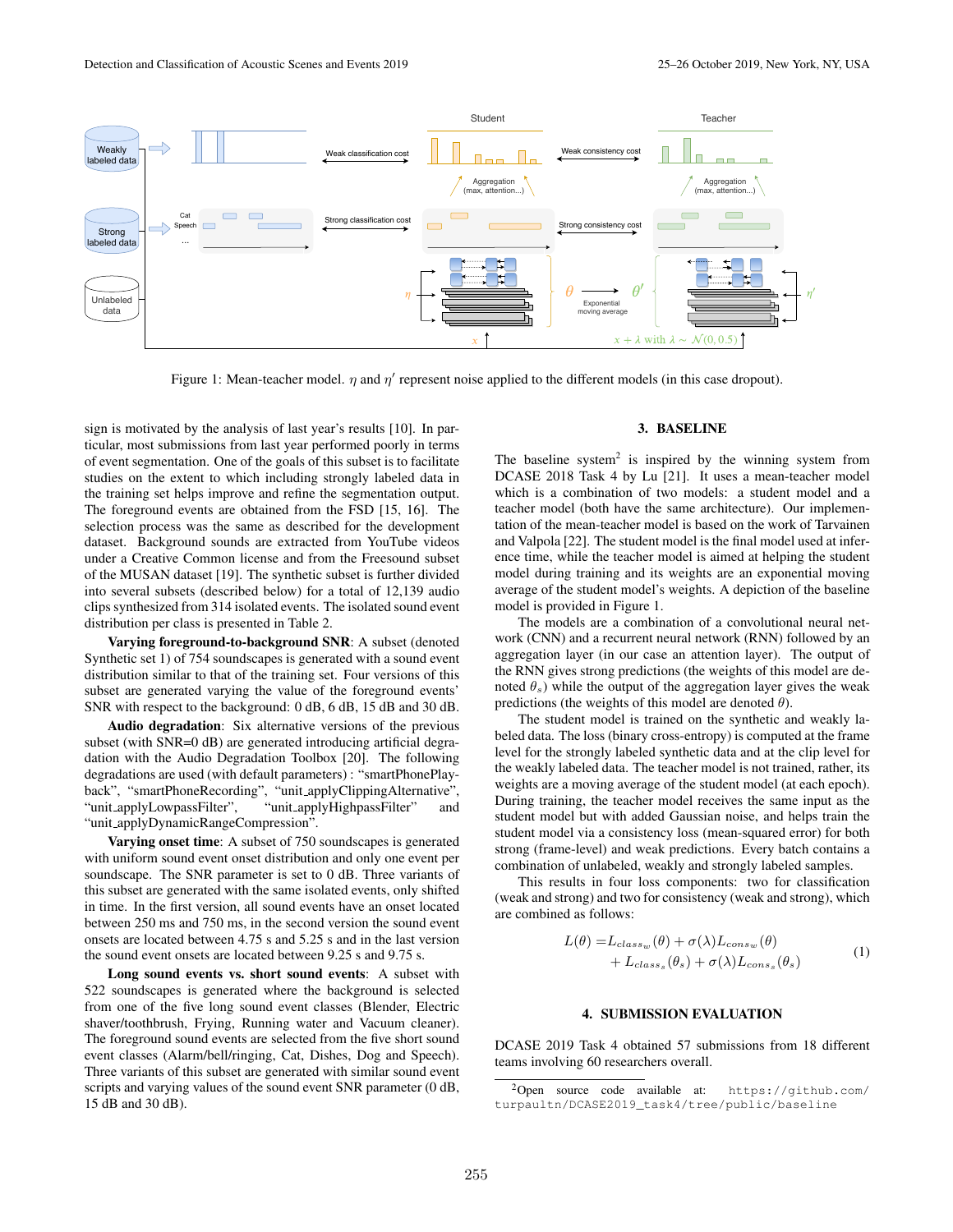|                |                      |                      | Real recordings |             |          |       | Synthetic     |             |
|----------------|----------------------|----------------------|-----------------|-------------|----------|-------|---------------|-------------|
| Rank           | System               | Classifier           |                 | Event-based |          |       | Segment-based | Event-based |
|                |                      |                      | Eval            | Youtube     | Vimeo    | Valid | Eval          | Set 1       |
|                | Lin, ICT             | <b>CNN</b>           | $42.7\%$        | 47.7%       | 29.4%    | 45.3% | 64.8%         | 47.6%       |
| $\overline{c}$ | Delphin-Poulat, OL   | <b>CRNN</b>          | 42.1%           | 45.8%       | 33.3%    | 43.6% | 71.4%         | 59.8%       |
| 3              | Shi, FRDC            | <b>CRNN</b>          | 42.0%           | $46.1\%$    | 31.5%    | 42.5% | 69.8%         | 53.2%       |
| 4              | <b>Cances, IRIT</b>  | <b>CRNN</b>          | 39.7%           | 43.0%       | 30.9%    | 39.9% | 64.7%         | 50.8%       |
| 5              | Yan, USTC            | <b>CRNN</b>          | $36.2\%$        | 38.8%       | 28.7%    | 42.6% | 65.2%         | 41.8%       |
| 6              | Lim, ETRI            | CRNN, Ensemble       | 34.4%           | 38.6%       | 23.7%    | 40.9% | 66.4%         | 42.5%       |
| $\tau$         | Kiyokawa, NEC        | ResNet, SENet        | 32.4%           | 36.2%       | 23.8%    | 36.1% | 65.3%         | 42.3%       |
| 8              | Chan, NU             | NMF, CNN             | 31.0%           | 34.7%       | 21.6%    | 30.4% | 58.2%         | 46.7%       |
| 9              | Zhang, UESTC         | CNN, ResNet, RNN     | 30.8%           | 34.5%       | 21.1%    | 35.6% | 60.9%         | 49.2%       |
| 10             | Kothinti, JHU        | CRNN, RBM, CRBM, PCA | $30.7\%$        | 33.2%       | 23.8%    | 34.6% | 53.1%         | 35.6%       |
| 11             | Wang B., NWPU        | CNN, RNN, ensemble   | 27.8%           | 30.1%       | 21.7%    | 31.9% | 61.6%         | 32.9%       |
| 12             | <b>Lee, KNU</b>      | <b>CNN</b>           | $26.7\%$        | 28.1%       | 22.9%    | 31.6% | 50.2%         | 33.0%       |
|                | <b>Baseline 2019</b> | <b>CRNN</b>          | $25.8\%$        | 29.0%       | 18.1%    | 23.7% | 53.7%         | $40.6\%$    |
| 13             | <b>Agnone, PDL</b>   | <b>CRNN</b>          | $25.0\%$        | 27.1%       | 20.0%    | 59.6% | 60.4%         | 46.7%       |
| 14             | Rakowski, SRPOL      | <b>CNN</b>           | $24.2\%$        | 26.2%       | 19.2%    | 24.3% | 63.4%         | 29.7%       |
| 15             | Kong, SURREY         | <b>CNN</b>           | $22.3\%$        | 24.1%       | $17.0\%$ | 21.3% | 59.4%         | 23.6%       |
| 16             | Mishima, NEC         | ResNet               | 19.8%           | 21.8%       | 15.0%    | 24.7% | 58.7%         | 33.0%       |
| 17             | Wang D., NUDT        | <b>CRNN</b>          | $17.5\%$        | 19.2%       | 13.3%    | 22.4% | 63.0%         | 14.0%       |
| 18             | Yang, YSU            | <b>CMRANN-MT</b>     | $6.7\%$         | 7.6%        | $4.6\%$  | 19.4% | 26.3%         | $7.5\%$     |

Table 3: F1-score performance on the evaluation sets

# 4.1. Evaluation metrics

Submissions were evaluated according to an event-based F1-score with a 200 ms collar on the onsets and a collar on the offsets that is the greater of 200 ms and 20% of the sound event's length. The overall F1-score is the unweighted average of the class-wise F1 scores (macro-average). In addition, we provide the segment-based F1-score on 1 s segments as a secondary measure. The metrics are computed using the sed eval library [23].

### 4.2. System performance

The official team ranking (best system from each team) along with some characteristics of the submitted systems is presented in Table 3. Submissions are ranked according to the event-based F1 score computed over the real recordings in the evaluation set. For a more detailed comparison, we also provide the event-based F1 score on the YouTube and Vimeo subsets and the segment-based F1-score over all real recordings. The event-based F1-score on the validation set is reported for the sake of comparison with last year's results (75% of the 2019 validation set is comprised of the 2018 evaluation set). Performance on synthetic recordings is not taken into account in the ranking, but the event-based F1-score on Synthetic set 1 (0 dB) is presented here as well. The baseline for DCASE 2018 would obtain 22.2% F1-score on the evaluation set.

Twelve teams outperform the baseline with the best systems [24, 25, 26] outperforming the baseline by 16% points and the best system from 2018 by over 10 % points. While the ranking on the YouTube subset is similar to the official ranking, there rankings based on the Vimeo and synthetic subsets are notably different. Performance on the Vimeo set is in general considerably lower than on the YouTube set and Synthethic set 1. The fact that no data from Vimeo was used during training (unlike data from YouTube and synthetic data) suggests that the submitted systems struggle to generalize to an entirely unseen set of recording conditions.

All three top-performing teams used a semi-supervised meanteacher model [22]. Lin et al. [24] focused on the importance of semi-supervised learning with a guided learning setup [27] and on how synthetic data can help when used together with a sufficient amount of real data. Delphin-Poulat et al. [25] focused on data augmentation and Shi [26] focused on a specific type of data augmentation where both audio files and their labels are mixed. Cances et al. [28] proposed a multi-task learning setup where audio tagging (producing weak predictions) and the sound event localization in time (strong predictions) are treated as two separate subtasks [29]. The latter was also the least complex of the top-performing systems.

Most of the top-performing systems also demonstrate the importance of employing class-dependent post-processing [24, 25, 28], which improves performance significantly compared to e.g. using a fixed median filtering approach. This highlights the benefits of applying dedicated segmentation post-processing [28, 30].

# 5. CONCLUSION

This paper presents DCASE 2019 Task 4 and the DESED dataset, which focus on SED in domestic environments. The goal of the task is to exploit a small dataset of weakly labeled sound clips together with a larger unlabeled dataset to perform SED. An additional training dataset composed of synthetic soundscapes with strong labels is provided to explore the gains achievable with simulated data. The best submissions from this year outperform last year's winning submission by over 10 % points, representing a notable advancement. Evaluation on the Vimeo subset, suggests there is still a significant challenge in generalizing to unseen recording conditions.

# 6. ACKNOWLEDGMENT

The authors would like to thank the Hamid Eghbal-Zadeh from Johannes Kepler University (Austria) who participated to the initial discussions about this task as well as all participants to the task.